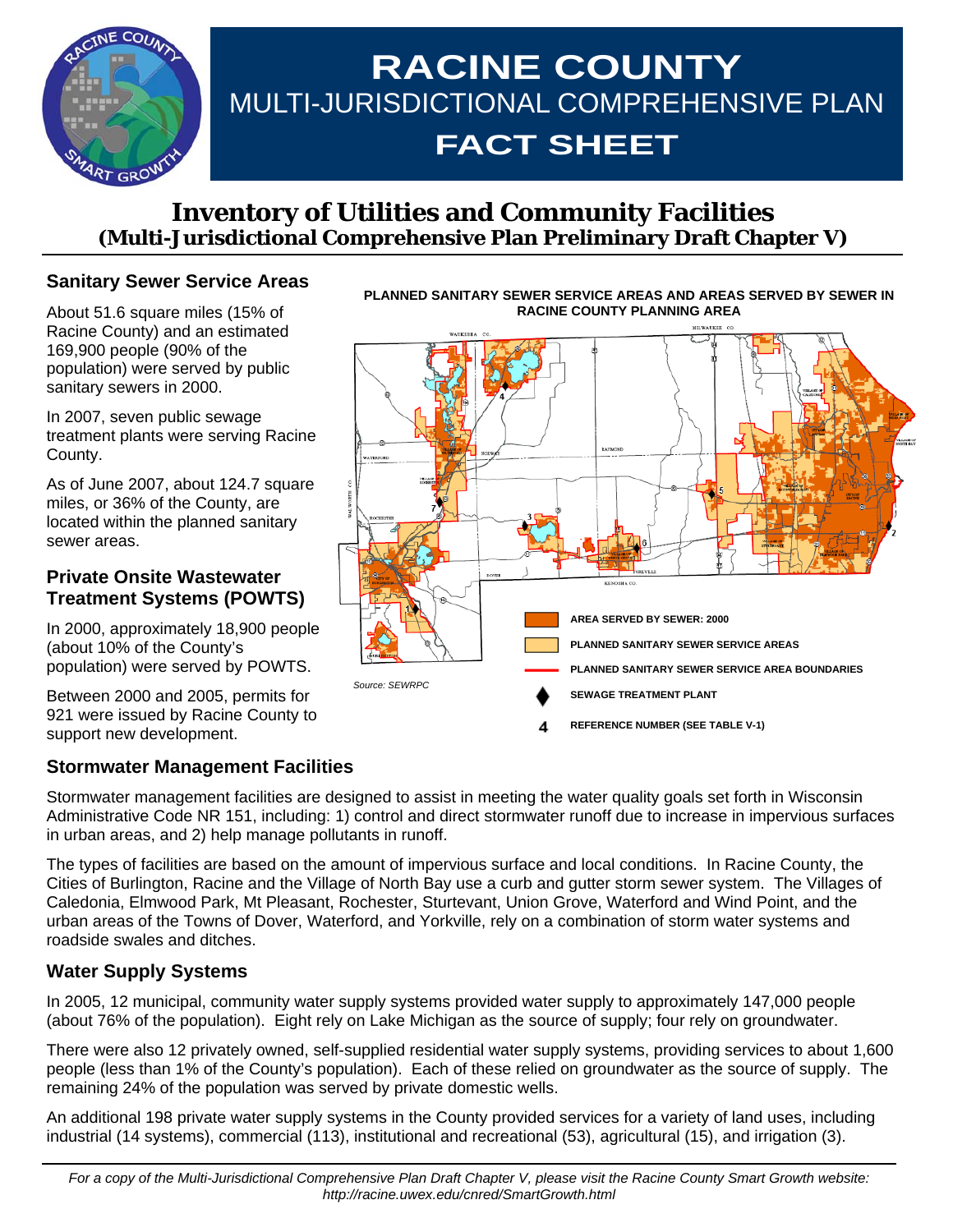## **Electric Power Services**

We Energies provides Racine County with electric power services. There are no electric power generation facilities located within the County. In 2006, American Transmission Company owned, maintained and operated the County's major transmission facilities.

## **Natural Gas**

We Energies provides and distributes natural gas to Racine County. ANR Pipeline owns and operates a system of pipelines in Racine County and the surrounding area.

#### **Telecommunication Facilities**

In 2005, three telephone wireline carriers served Racine County: AT&T Communications, Centurytel, Inc., and Telephone and Data Systems, Inc. Time-Warner Cable was the only cable service provider. There are also numerous antenna sites throughout the County, providing wireless services for private mobile cellular phones and fixed wireless networks (primarily internet service providers).

#### **Solid Waste Management**

In Racine County, in 2006, there were two active, licensed, privately-owned landfills in the City of Racine and the Village of Caledonia. The majority of communities provide curbside collection service through contract with private haulers. There is no countywide hazardous household waste drop-off program.

# **COMMUNITY FACILITIES**

#### **Government and Public Institutional Buildings**

In 2007, government and public institutional buildings in Racine County included 17 municipal halls and five public libraries. Other institutional buildings include County offices, State offices, and post offices.

#### **Police Services**

There are nine municipal police department stations and 2 Racine County Sheriff Department facilities in the County. There are 316 full-time officers and 25 part-time officers serving with the Police Department; 161 full-time officers serve with the Sheriff Department.

The Villages of Elmwood Park and North Bay and the Town of Yorkville have appointed Constables to provide law enforcement and related services.

#### **Fire Protection and Emergency Medical Facilities Services**

There are 14 fire departments (11 public and three private) located in 27 fire department facilities in Racine County.

#### **POLICE STATIONS AND SERVICE AREAS IN RACINE COUNTY: 2007**



There are 11 fire departments providing both fire protection and emergency medical services. Four private ambulance companies also provide services in the County.

#### **Dispatching Services**

The Racine County Sheriff's Department Dispatch Center handles telephone requests for police and fire and rescue services for the majority of the County, answering 911 emergency telephone calls 24 hours per day.

#### **Libraries**

There are five public libraries in Racine County, located in the Cities of Burlington and Racine and the Villages of Rochester, Union Grove, and Waterford. All libraries belong to the Lakeshores Library System, which also services Walworth County.